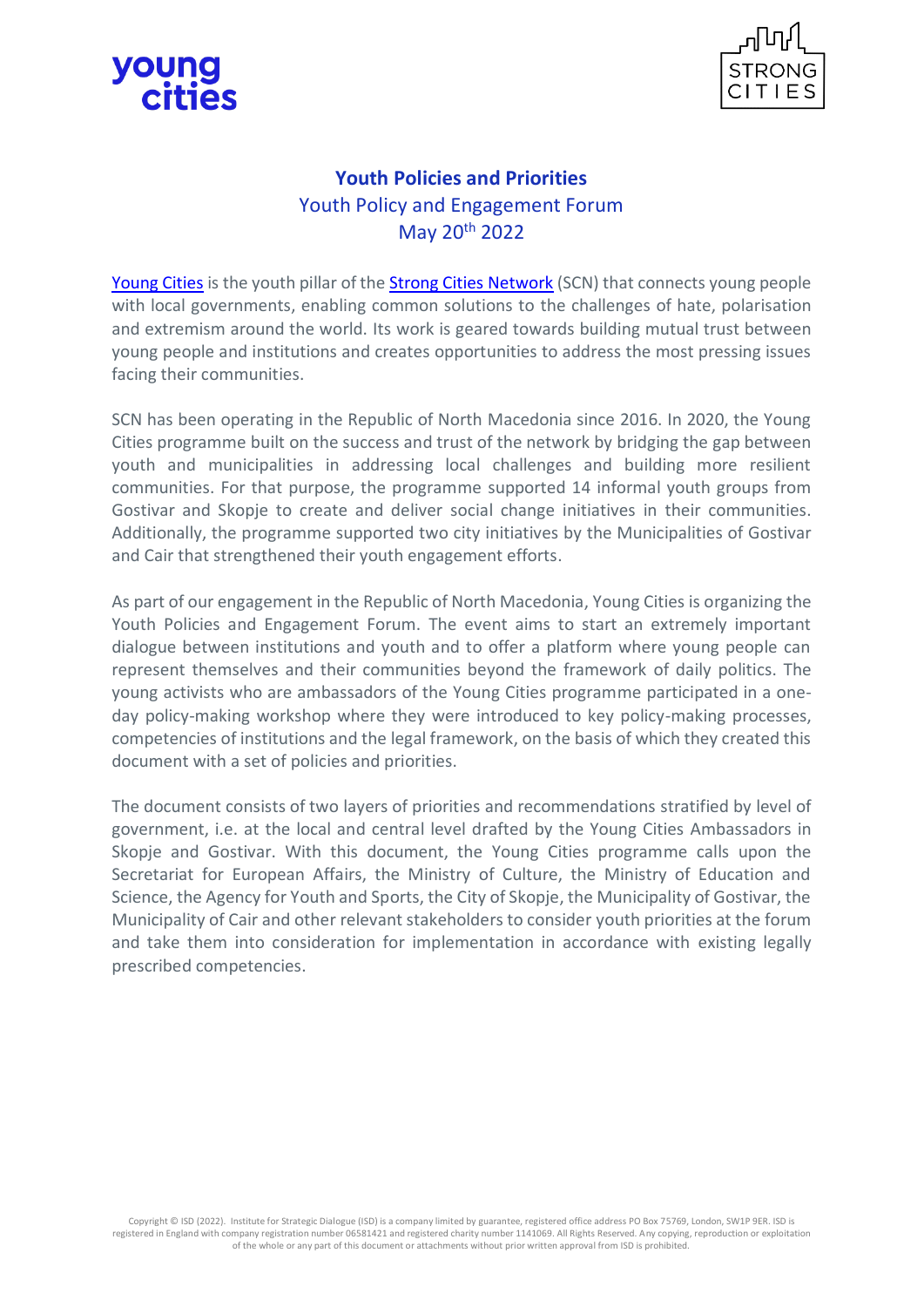## young cities



Below are the specific priorities and recommendations produced by the Ambassadors of the Young Cities programme.

## Priorities and recommendations for local self-government units

- Establishment of a Local Youth Council in accordance with the Law on Youth Participation in the Municipality of Cair
- Involvement of representatives of youth organizations in the creation of the Local Youth Strategy as well as the Local Youth Council upon its establishment
- Greater transparency in the election of members of the Youth Council and its work in the Municipality of Gostivar
- Commencement of a nation-wide capacity building programme for Local Youth Councils for more effective participation in policy-making, with a pilot phase in the City of Skopje with the ultimate goal of implementation at the national level
- Revitalization of abandoned buildings in municipal ownership and the opening of a city library and theater in the Municipality of Gostivar
- Drafting a Local Green Strategy for the Municipality of Gostivar which will contain recommendations for public transport, public spaces and safety of the local community
- Commencement of municipal cooperation with the Ministry of Education and Science for training of psychologists in primary schools to prevent peer-to-peer violence

## Priorities and recommendations for central government institutions

- The Ministry of Education and Science to prepare an action plan for dealing with peerto-peerviolence in public educational institutions and to cooperate with the municipalities in the implementation of trainings for psychologists in schools to address this challenge
- The Ministry of Education to increase the budget for inclusion of persons with disabilities in the education system and to prepare an action plan for reform steps
- The Ministry of Education and Science to prepare a strategy in cooperation with youth organizations for retaining scholarship holders, strengthening their engagement in public institutions, and offering other employment opportunities in the country
- The Ministry of Education and Science to adjust the curriculum of civic education courses to provide an explanation of the state system, levels of government, competencies of institutions and the overall decision-making structure
- The Ministry of Culture to establish a Youth Council that will contribute to the design of public funding opportunities and competitions that include the youth perspective and provide support and resourcing to young cultural actors
- The Ministry of Culture to foresee a budget and open special competitions and programmes to encourage and support young artists